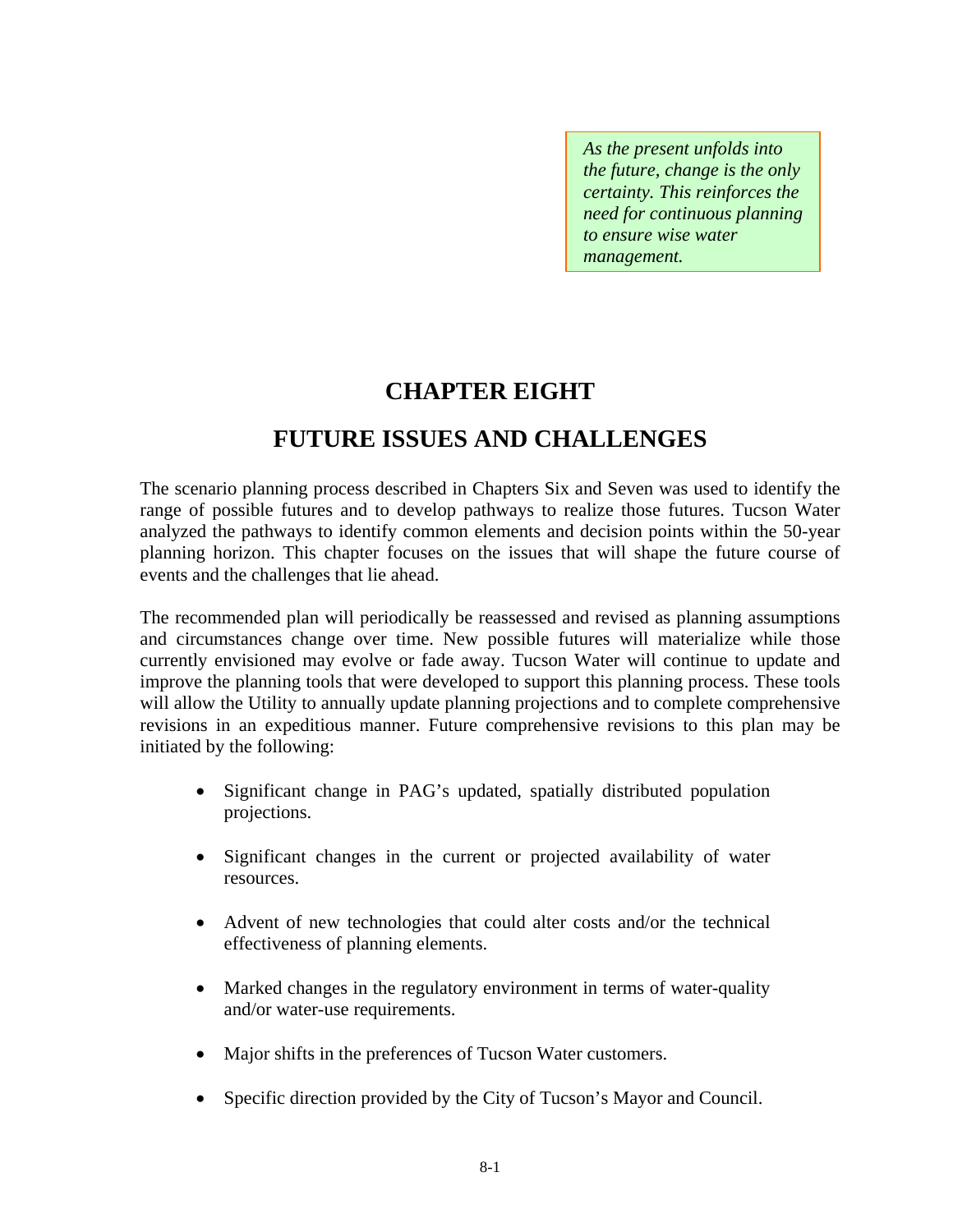# **LEGAL/REGULATORY ISSUES**

Complying with federal, state, and local laws and regulations is among the most critical planning priorities of water providers. The legal and regulatory environment is in a constant state of flux as governing statutes and rules undergo continuous revision. Legal and regulatory uncertainties are among the greatest challenges that water providers will have to face in the coming years. More information on the regulatory framework under which the Utility operates appears in Appendix E: *Federal, State, and Local Regulations and Policies.* 

# **Increasing Stringency of Water-Quality Regulations**

Water-quality regulations are established and enforced at the federal, state, and local levels to protect the quality of source waters and to ensure the safety of potable and non-potable water systems. Many of the primary drinking-water and aquifer water-quality regulatory requirements have become more stringent over the years. This increasing stringency is partly being driven by recent advances in technology that have greatly improved the ability of laboratories to quantify the presence of substances at increasingly small concentrations. In most cases, potential human health risks posed by the presence of constituents at such low levels of detection have yet to be determined. Further research will be needed to guide regulators in determining which substances require treatment.

There is inherent uncertainty and complexity in balancing the various regulatory requirements with one another. The uncertainty increases when the requirements are moving targets. When one regulatory requirement changes, compliance with other regulations is often affected as well. Changes and additions to existing regulatory rules are currently in progress at the state and federal levels with regard to the Enhanced Surface Water Treatment Rule, the Disinfectants/Disinfection Byproducts Rule, and the Total Coliform Rule. Assuming the trend of more stringent regulation will continue, costly water-quality treatment programs of proven effectiveness may have to be implemented. This trend could also have unintended consequences. Water resources that are currently considered "available" may no longer be utilized unless sufficient funds or practical remedial technologies are in place to address increasing regulatory stringency.

# **Emerging Contaminants of Concern**

Constituents that have recently been detected in water sources may become regulated substances in the future. These constituents include currently unregulated chemical compounds, microbiological organisms, and radiological substances. As new information becomes available through the development of increasingly sensitive analytical tools, concerns are being raised about the potential health risks and the seeming proliferation of these substances.

There are many emerging constituents of potential concern. Among the more prominent are organic wastewater contaminants that include pharmaceuticals and personal care products. These constituents have been detected in surface waters that receive effluent discharges from municipal wastewater treatment plants as well as in ground water downgradient from these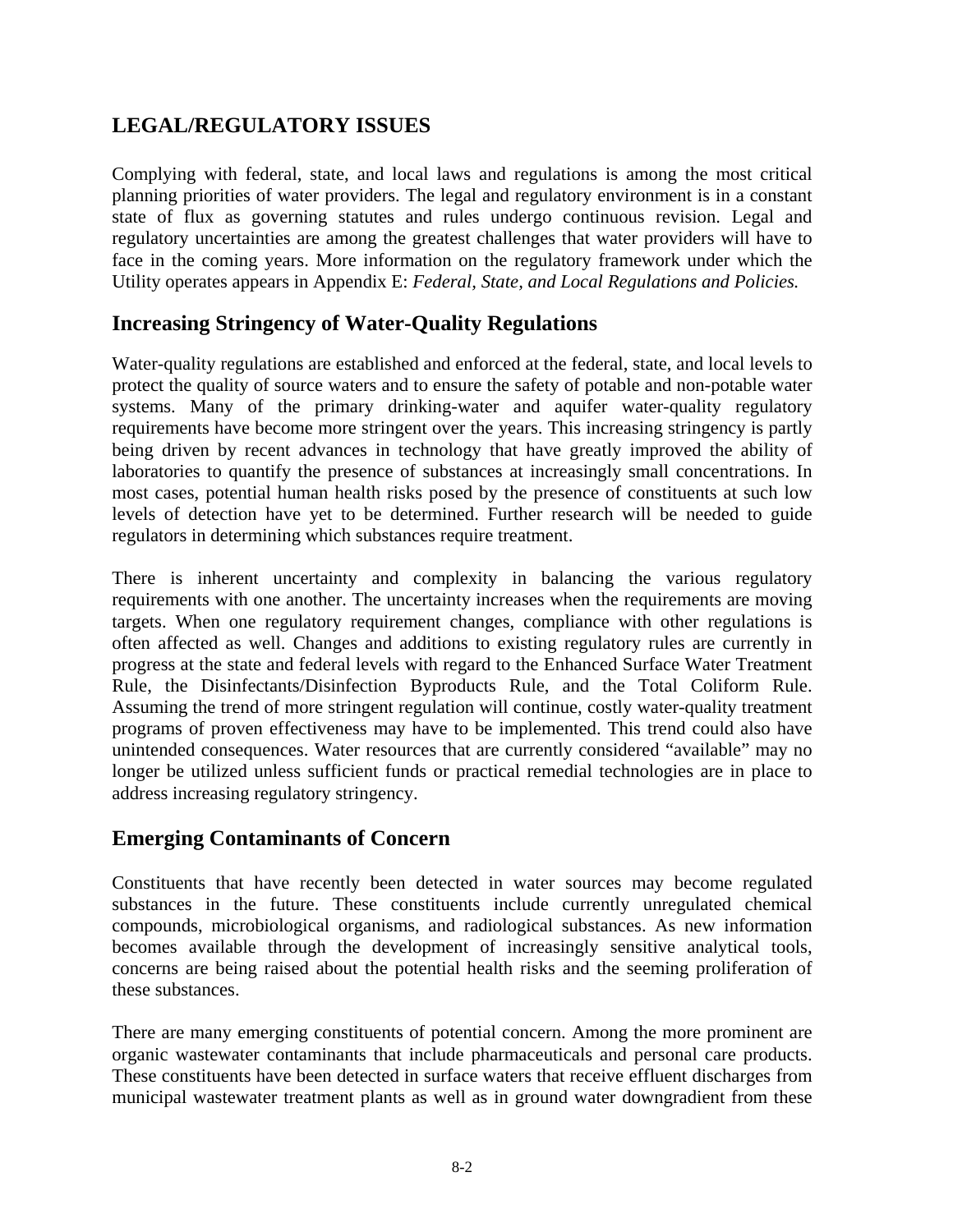facilities. The potential health risks of these substances at such small concentrations are not known. For regulators and water providers alike, there is considerable uncertainty regarding the significance of analytical data currently being generated. As constituents become regulated substances over time, Tucson Water will comply with these new requirements. This is occurring at a time when water-resource planners across the nation are looking at municipal effluent as an increasingly important source for future potable supply. It is prudent to treat effluent to a higher standard than required to meet regulations if it is utilized for indirect potable supply. An enhanced level of treatment will be necessary to remove any future constituents of concern.

### **Protection of Endangered Species**

Adding to the array of institutional considerations is the issue of protecting the habitats of endangered species. The Endangered Species Act (ESA) of 1973 was passed by Congress "to provide a means whereby the ecosystems upon which endangered species and threatened species depend may be conserved." There are many sections of the ESA that apply to the development of public works projects such as recharge and recovery facilities. Section 10 of the ESA specifies processes for landowners to develop and implement an approved "habitat conservation plan." Section 7 allows for individual projects to proceed based on case-by-case consultations. These processes enable development of lands inhabited by endangered species under certain conditions. Entities with proposed development projects that are approved by the U.S. Fish and Wildlife Service receive an "incidental take" permit that allows project implementation to proceed.

The City of Tucson has begun work on a habitat conservation plan that will provide a predetermined path that project planners can use to mitigate potential harm caused to an endangered species. However, these plans may not provide mitigation for species declared as endangered in future years. Such plans may provide Tucson Water with only limited certainty and assurance when adding expensive capital improvements to its supply infrastructure.

# **Gila River Adjudication and Conflicting Water Rights**

The Gila River Adjudication is an ongoing proceeding initiated in Maricopa County Superior Court in 1974 to determine the relative priorities of rights to use surface water in the Gila River System. The Santa Cruz River is in one of the seven major watersheds that are the focus of the Adjudication. Sixteen Native American reservations also are involved. The appropriative allocations at stake are among the most coveted in Arizona. Historically, Tucson Water has relied on ground water as its sole source for municipal supply. The outcome of the Gila River Adjudication may bring some water that was formerly considered ground water within the purview of the Adjudication Court. This could hinder the Utility's ability to withdraw water from certain well fields in order to protect water users with senior appropriative rights.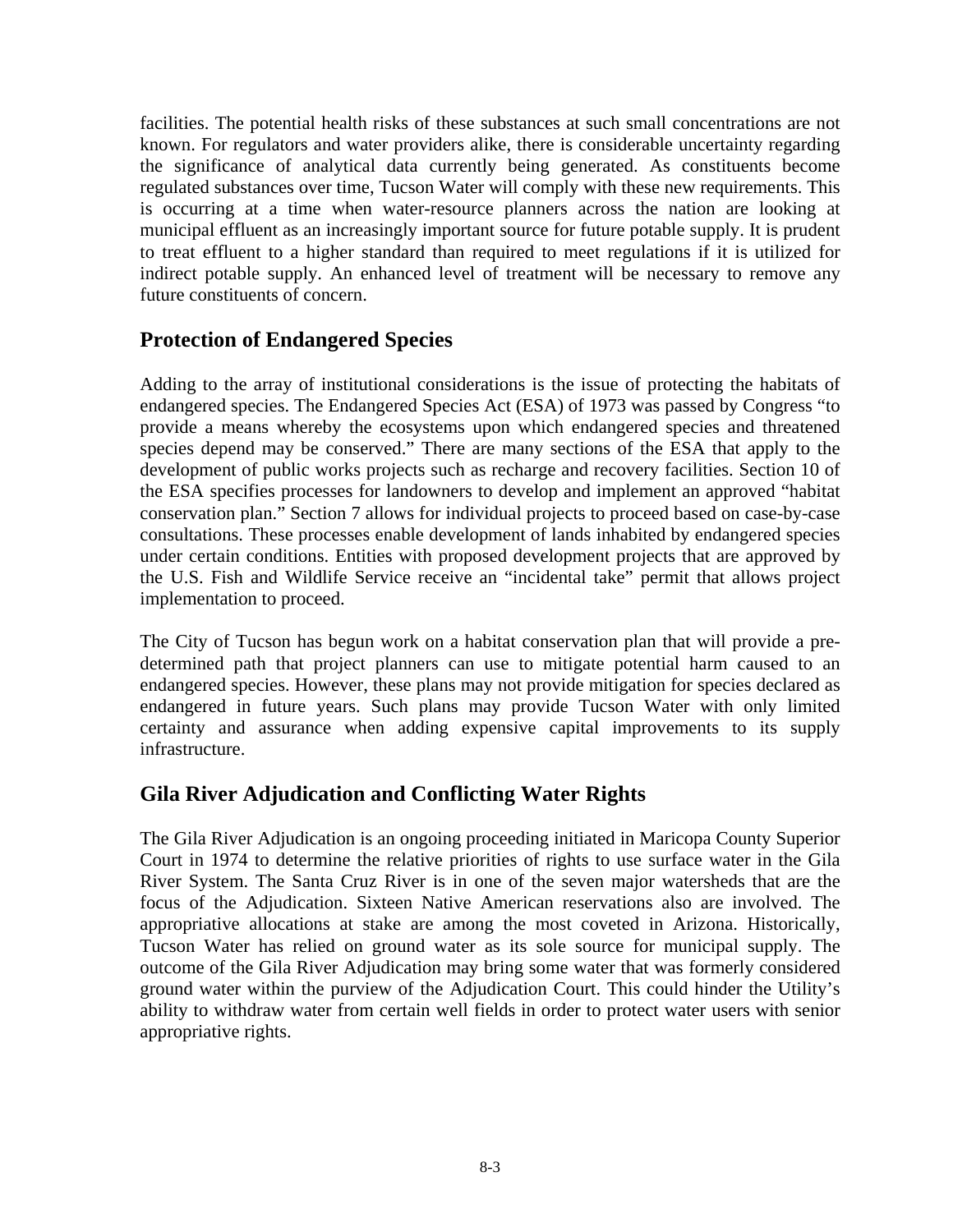# **PUBLIC ACCEPTANCE OF RENEWABLE SOURCES OF SUPPLY**

Public acceptance also shapes water-resource-planning decisions. Water quality must meet or exceed all federal, state, and local standards. The public may also require even stricter discretionary local standards for aesthetic reasons that could require levels of treatment well beyond those specified in regulations.

### **Meeting Discretionary Water-Quality Standards for Colorado River Water**

Aesthetic drinking water-quality standards for TDS, hardness, sulfate, and other constituents are not regulated and are left to the discretion of water providers and the communities they serve. Portions of Tucson Water's service area received directly treated Colorado River water deliveries from 1992 to 1994. Water delivery problems occurred and were traced to the pH level of the new source water. The water reacted with potable distribution system mains and customer plumbing. The water's higher mineral content was not a factor (Malcolm Pirnie, Inc., 1998). Tucson Water returned to ground water as the sole source of supply until these problems were resolved.

Based on the results of studies and public input associated with the *At the Tap Program*, Tucson Water's customers have indicated that a blend of ground water and Colorado River water with a TDS concentration of about 450 mg/L would be aesthetically acceptable to most people as opposed to the 650 mg/L concentration of Colorado River water. Meeting this discretionary standard in the long term means that some form of enhanced treatment would eventually be required at significant expense to Tucson Water customers

It may not be necessary to incur the added expense of treating Colorado River water to a discretionary potable standard if the mineral content of effluent is reduced via enhanced treatment prior to recharging the aquifer. The subsequently blended water would have a TDS concentration significantly lower than Colorado River water and may satisfy the aesthetic requirements of Tucson Water customers. Because enhanced treatment will have to be utilized for future effluent reuse to augment ground-water supplies, the focus on mineral content management should be addressed in the same treatment process. In this way, only one enhanced treatment plant would be required to meet the water supply needs of Tucson Water customers.

# **The Community's Acceptance of Effluent as a Source of Supply**

The community has supported the use of tertiary-treated effluent (reclaimed water) for nonpotable uses since the early 1980s. However, local public acceptance of effluent to supplement the potable supply remains uncertain even though highly treated effluent is being used by several communities in this fashion (Water Environmental Federation, American Water Works Association, 1998). Tucson Water's scenario planning process identified this issue as a critical uncertainty. The extent to which effluent can be more fully utilized in the future will help limit Tucson Water's vulnerability to extended periods of drought on the Colorado River and to limited ground-water availability.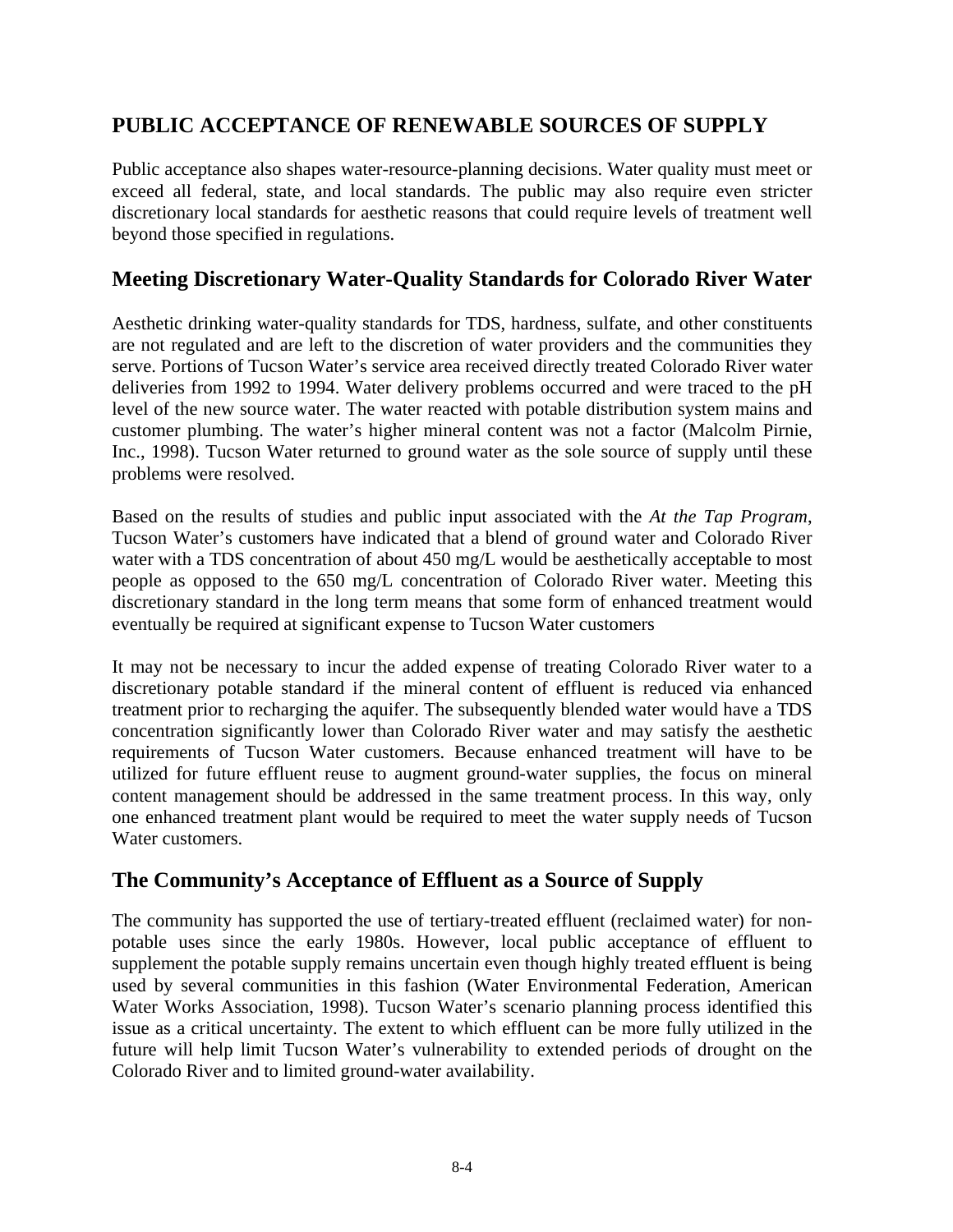### **Chlorine vs. Chloramines as Secondary Disinfectants**

Chlorine is added to the drinking water supply at well sites, reservoirs, and other facilities to ensure that water in the delivery system remains free of microbiological contamination. Chloramine, an alternative secondary disinfectant, is created when chlorine and ammonia are simultaneously introduced into a water supply. Tucson Water is studying the potential use of chloramine instead of chlorine as a disinfectant. Chloramine may be more appropriate as Tucson Water shifts from reliance on ground water to renewable water supplies. The use of chloramine may require a more complex operating system, new safety requirements, and added monitoring. Tucson Water is currently evaluating the use of each type of disinfectant in its potable systems.

# **RESOURCE MANAGEMENT ISSUES**

Tucson Water has identified a number of water-resource issues whose uncertainties could impact planning decisions in the years ahead. Changes in water chemistry, climatic change, and policy shifts are resource-management issues that are being taken into account.

# **Managing Salinity**

Accumulations of dissolved minerals in water supplies could become an issue if steps are not taken to manage the higher dissolved mineral content in Colorado River water and effluent. Ground water and Colorado River water are currently used in Tucson Water's service area for potable supply. Colorado River water delivered through the Central Arizona Project has an average TDS concentration of 650 mg/L; this is higher than local ground water which averages 280 mg/L. Effluent produced from the use of these potable source waters has a TDS concentration that is about 250 to 300 mg/L greater than the original potable sources (Bureau of Reclamation, 2003; PAG, 1994). Managing the salinity of Colorado River water and effluent will be necessary since the subsequent recycling and blending of these source waters could boost the TDS concentration in water supplies. Tucson Water's recommended plan would manage TDS when effluent is treated for indirect potable use.

# **Planning for Droughts and Colorado River Water Shortages**

A prolonged drought in the Colorado River basin could have a detrimental effect on the statewide availability of Colorado River water and on the City of Tucson's annual Central Arizona Project allocation. A long-term shortage could tax Tucson Water's available but limited ground-water resources. Shortages on the river will eventually occur and will cause Tucson Water as well as other Central Arizona Project water users to rely more heavily on "banked" (stored) Colorado River water, ground-water pumping, and locally generated effluent. If effluent is fully integrated into Tucson Water's portfolio of available water resources, its customers will be less vulnerable to droughts in the Colorado River basin and to shortfalls in the supply of Colorado River water.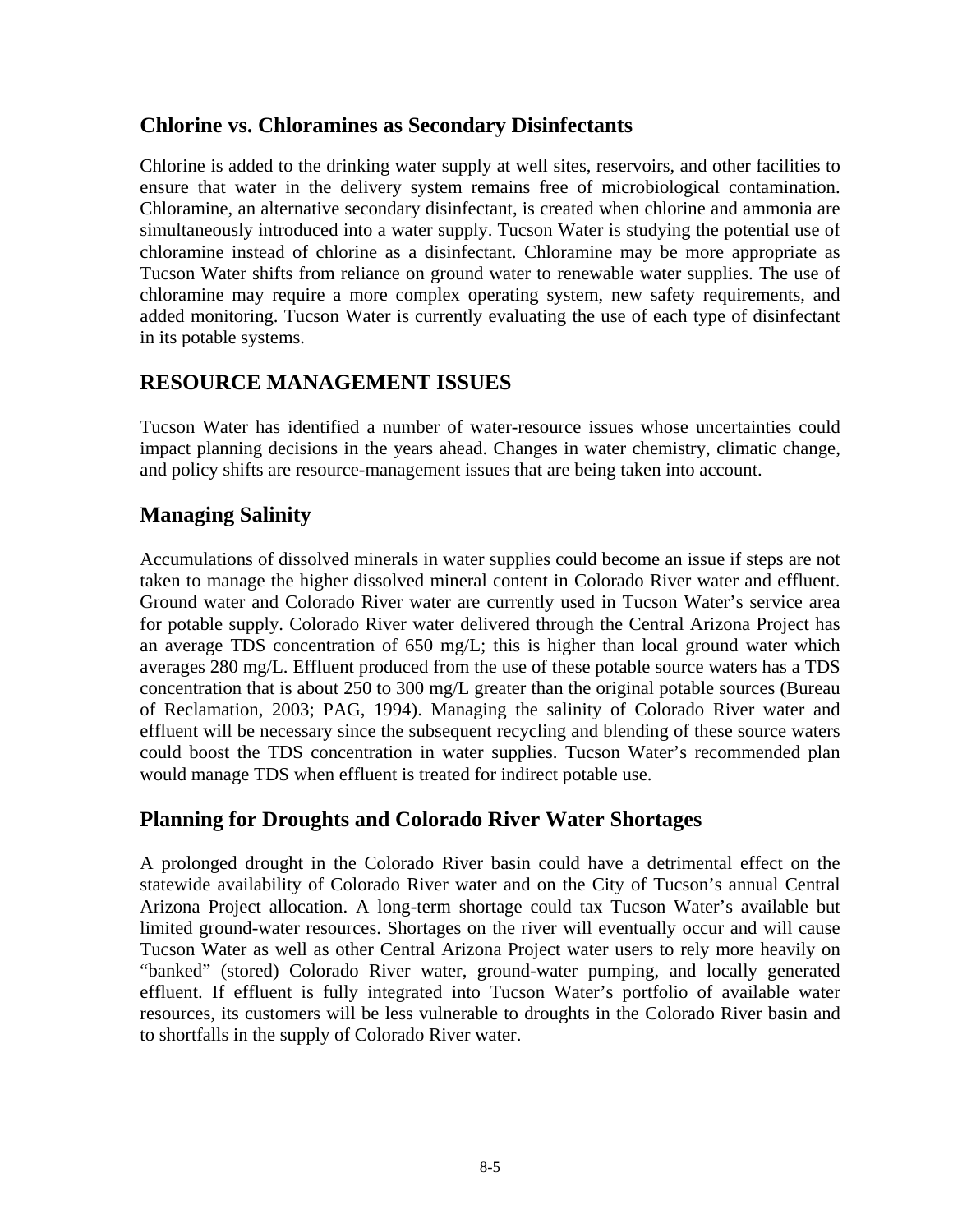### **Storing and Recovering Colorado River Water for Firming**

The Arizona Legislature created the Water Bank in 1996 to store unused portions of Arizona's allocation of Colorado River water to firm (secure) local supplies in times of emergency or shortage. When and where additional water is recharged and stored in the Tucson AMA as well as within the State is the subject of ongoing discussion. It is Tucson Water's position that firming water must be readily recoverable from local recharge facilities with integrated recovery capabilities such as CAVSARP and the proposed SAVSARP project.

The Water Bank has established a goal of storing 810,000 acre-feet of Colorado River water for firming within the Tucson AMA by 2017. The Water Bank has four potential sources of funding to pay for this activity: an *ad valorem* property tax; a portion of ground-water withdrawal fees obtained in the Tucson, Phoenix, and Pinal AMAs; general fund appropriations; and interstate banking activities. However, the Water Bank currently projects only enough funding to store about 600,000 acre-feet in the Tucson AMA by 2017. If the Water Bank does not achieve its goal, the future availability of Colorado River water will be less secure in times of shortage. Tucson Water will continue to partner with the Water Bank to ensure that its originally established firming goal for the Tucson AMA can be achieved.

### **The Case for Sustainable Ground-Water Pumping**

The AWS Program administered by ADWR is intended to ensure that providers and communities limit aquifer overdraft and shift from mining ground water to utilizing renewable water sources for supply. Tucson Water chose to obtain an AWS designation for a number of reasons, one of which was its consistency with the community's goal of long-term sustainability. However, the AWS Program does not currently recognize the existence of annually renewable ground water. Hydrologically, a certain amount of ground water is naturally recharged each year; in addition, a volume of ground-water underflow annually enters into the service area. A conservative estimate of annually renewable ground water that is available for sustainable pumping in Tucson Water's projected service area is about 50,000 acre-feet. The City of Tucson views hydrologically sustainable ground-water pumping as an important source of renewable supply that should be incorporated into ADWR's AWS Program. This approach would replace the "allowable groundwater" portfolio program in the current AWS regulations and would extend indefinitely the time that ground water would be legally available as a resource in the future.

Even without this regulatory change, pumping ground water within the projected service area at or below the hydrologically sustainable rate is the most prudent long-term ground-water management approach. From a wet-water management perspective, sustainable ground-water pumping would ensure that water-level declines would stabilize and that they would even recover in some areas. This in turn would reduce the potential for additional aquifer compaction and associated land subsidence in the metropolitan area.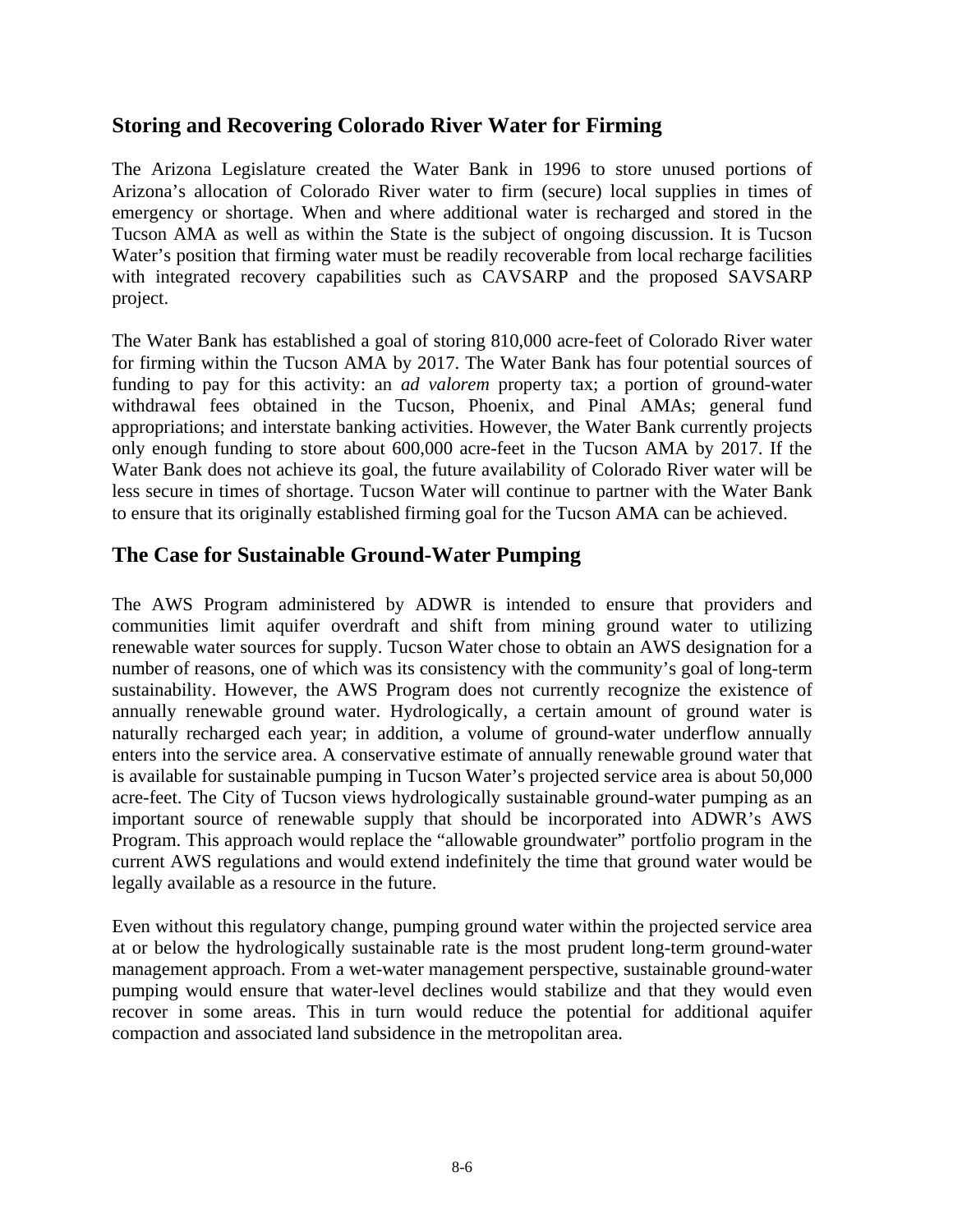### **Conservation Programming as Demand Management**

Tucson Water's conservation program has held per capita water usage constant over the past 20 years. A more aggressive conservation program designed to achieve a targeted per capita usage rate will be evaluated by Tucson Water. This assessment should target all sectors of potable water use including residential, commercial, and industrial customers and could include technology-oriented, quantifiable, and possibly mandatory conservation efforts. Conservation programming will require continuing reassessment of its effectiveness to document potential water savings.

# **Stewardship of the Regional Aquifer**

Tucson Water has set a planning goal of managing ground-water withdrawals from the regional aquifer to ensure that this water resource will be available in the long term as a hydrologically sustainable source of supply. An emphasis on aquifer stewardship within the Tucson AMA means that the locations of water storage and recovery should be based on wetwater management strategies. Such efforts will not be successful in a regional context if other ground-water users do not similarly adhere to the same principles of stewardship. Groundwater users within the Tucson AMA must work together to hydrologically balance wet-water withdrawals with natural and artificial recharge. Tucson Water will work with ADWR to promote hydrologically based principles of aquifer stewardship in the Tucson AMA.

# **JURISDICTIONAL ISSUES**

Jurisdictional issues present their own unique set of challenges some of which are intertwined with the future actions of other water providers or users in the region. Examples of these potential issues are discussed below.

# **Matching Tucson's City Limits with the Projected Service Area**

The City of Tucson operates Tucson Water as a municipal utility under charter authority from the State which allows the City to operate the Utility both within and outside the City limits. Tucson Water is subject to the authority of the City of Tucson Mayor and Council and all fees, rates, and charges for water service are subject to its approval. Tucson Water does not provide exclusive service within the City limits and is under no obligation to expand its service area outside the City of Tucson. Within Tucson Water's service area, the Utility is obligated to provide service to the public at reasonable rates and under reasonable conditions.

Tucson Water's system has expanded over the years to areas inside and outside the jurisdictional boundaries of the City of Tucson. This expanded system has allowed for favorable economies of scale and opportunities to make water management decisions of a more regional nature. This expansion has also resulted in a department of the City of Tucson serving customers who live outside the City and who cannot directly shape future policy by voting in City elections. Future City annexations of unincorporated areas served by Tucson Water would give such customers direct input on Mayor and Council deliberations and on the direction the governing body provides to the Utility.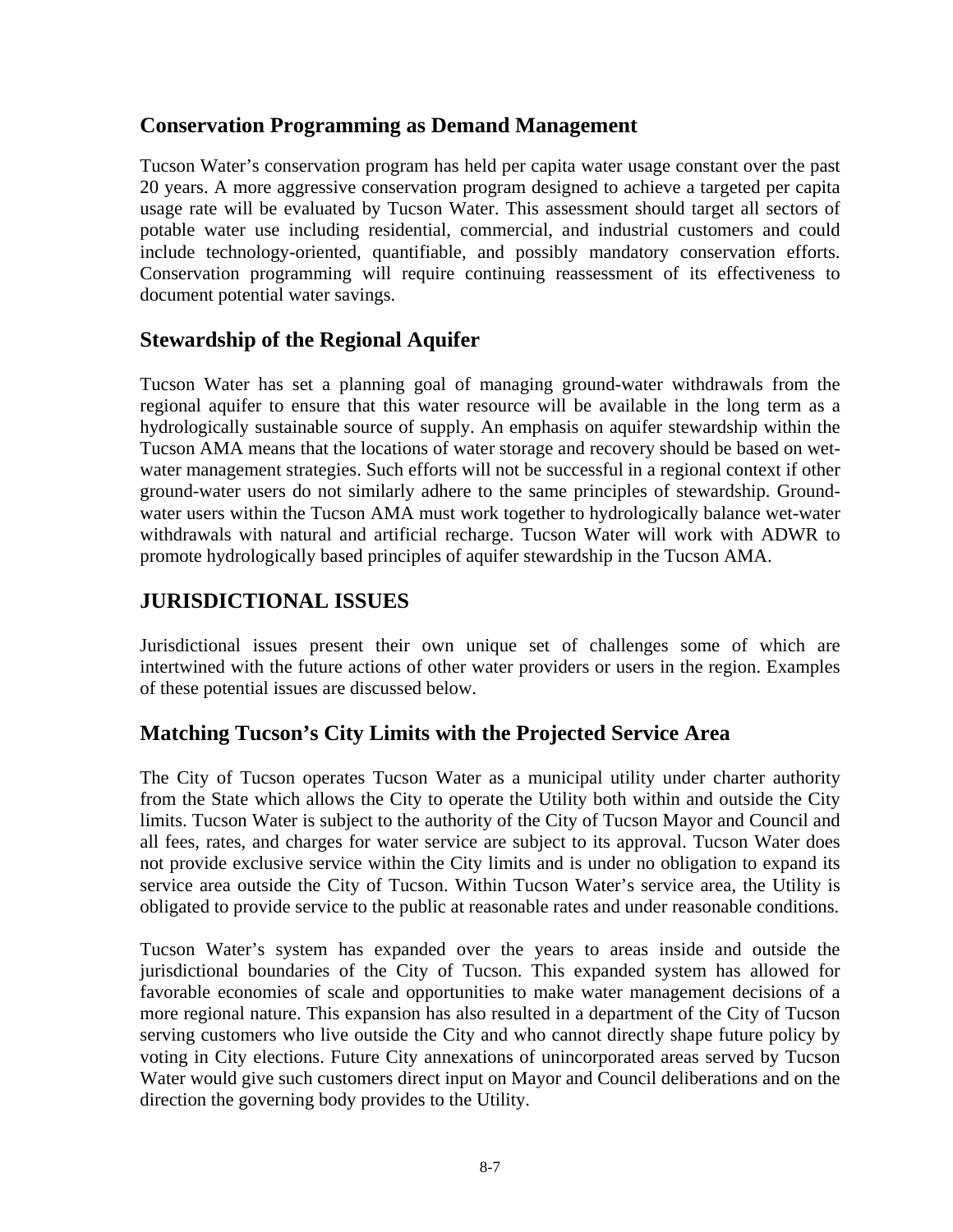### **Wheeling Agreements with Other Water Providers**

Tucson Water is one of many water providers in the Tucson AMA with an annual allocation of Colorado River water delivered through the Central Arizona Project; however it is the only one currently with direct access to this water source for potable supply. Tucson Water also is the only water provider with a reclaimed water system that treats and delivers tertiary effluent to its customers for non-potable uses. Other water providers in proximity to Tucson Water's service area may not find it economically feasible to build facilities for treatment and delivery of their own allocations of Colorado River water and/or recycled effluent. For instance, the Town of Oro Valley is planning to begin receiving reclaimed water wheeled to its own reclaimed water distribution system through Tucson Water's system in June 2005.

Similarly, Tucson Water could partner with other local water providers by treating and delivering (wheeling) their Central Arizona Project and/or effluent allocations through Tucson Water's distribution systems. Contractual relationships between Tucson Water and other providers would have to be established to formalize responsibilities and commitments among the parties. This would ensure each provider would be able to take full advantage of its available renewable supplies. These relationships should be established so that the Utility can plan and implement wheeling agreements that equitably benefit all interested parties.

# **The Need for a Regional Water Cooperative**

The supply uncertainties that Tucson Water must address are in many ways similar to those of other water providers in the region. A mix of short-term actions and long-term planning will be needed to meet these and other challenges that will undoubtedly surface. The extent to which such issues can be addressed may depend on regional cooperation among water providers.

As water resources become increasingly limited locally and statewide, water providers and other water users will compete for future supplies. Given that the competition will be statewide in scope, local water providers would have greater leverage if they banded together to form a regional water cooperative.

Such a cooperative could also provide for coordinated water management and conservation programs within the region. It could set guidelines for members to act in a unified manner with respect to Colorado River issues such as reallocations of Central Arizona Project water and main stem Colorado River water, the acquisition of other additional sources of supply, implementation of an integrated regional salinity control program, and the wheeling of renewable resources. Despite the potential gains to be had, establishing a regional water cooperative may prove challenging. The long-standing competition between local interests should be replaced with a more collaborative ethic to ensure long-term sustainability in the greater Tucson area. While working with other local water providers to establish a more cooperative water-management approach, the City of Tucson's efforts to pursue additional water resources will proceed. If these efforts are successful, they could benefit all cooperating entities.